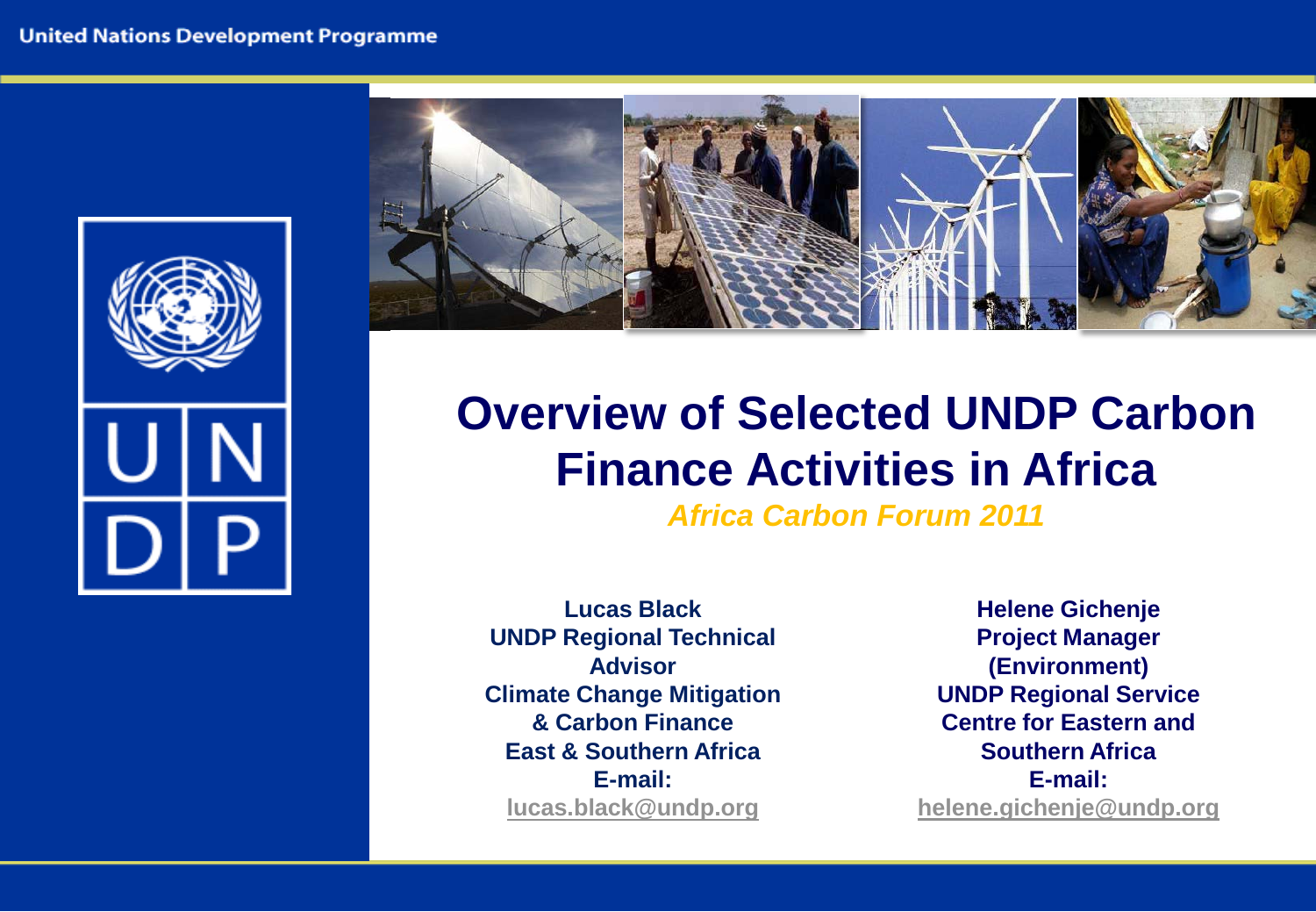$\circledcirc$ 

 $\frac{U}{D|P}$ 

## **Suite of UNDP Pillars and Thematic Areas in Carbon Finance**



*http://www.lowcarbonportal.org http://www.mdgcarbonfacility.org*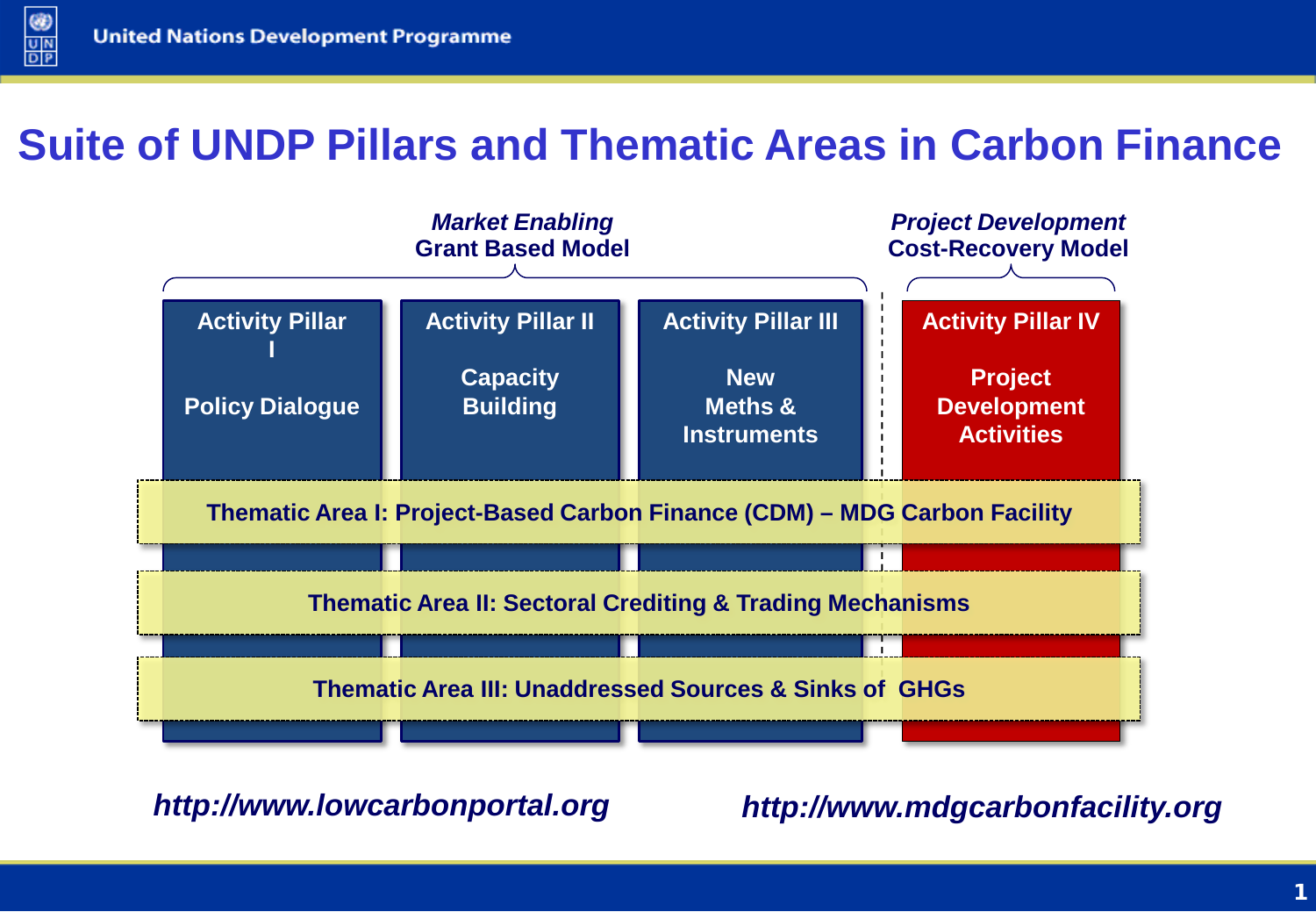



## **Overview of UNDP Carbon Finance Activities in the Region**

- **MDG Carbon Facility and UNDP capacity-building activities have been a featured presence in the region since 2007, assisting with everything from CDM scoping studies to grid emission factors to PIN development.**
- **Capacity development activities related to carbon finance remain active in several countries (Kenya, Zambia, Tanzania, Ethiopia, Burkina Faso, South Africa)**
- **Several active CDM projects in MDG Carbon Facility's Africa portfolio, including:**
	- Kenya Tea Development Authority SHPP PoA project (Kenya)
	- PanAfrican Fuel Switch project (Tanzania)
	- Repi Landfill Gas project with HOREC (Ethiopia)
- **Several GEF-supported concept proposals are under development (Uganda, Zambia, Kenya) focused on support for sustainable charcoal production and CF:**

- *Existing applicable CDM methodologies are only for reducing CH4 emissions and are not standardized; complex procedures for baseline emissions calculation are among the largest obstacles for charcoal projects.*

*- No standard approach for evaluating the baseline conversion efficiency (broad range of figures in the literature)*

*- UNDP/GEF is seeking to assist with PoA development and standardized baselines, as well as investment barriers (capital investment for improved kilns)*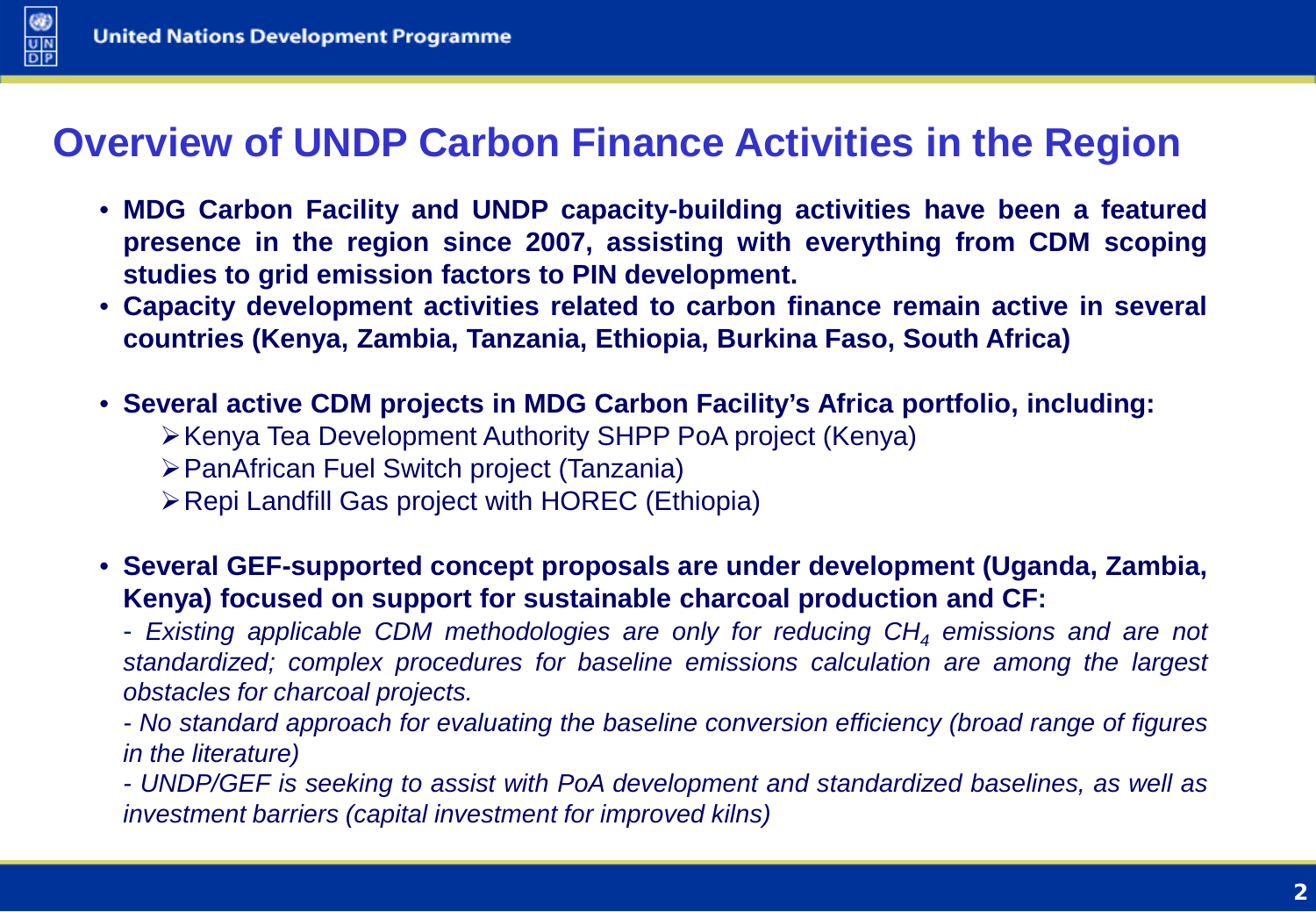$@$ 

 $\frac{1}{\frac{1}{\sqrt{2}}}$ 

# **The same focus but new tools**



**Adding a third dimension – more scale & use of different climate instruments**



**Geographical & Sectoral Diversity of Carbon Projects**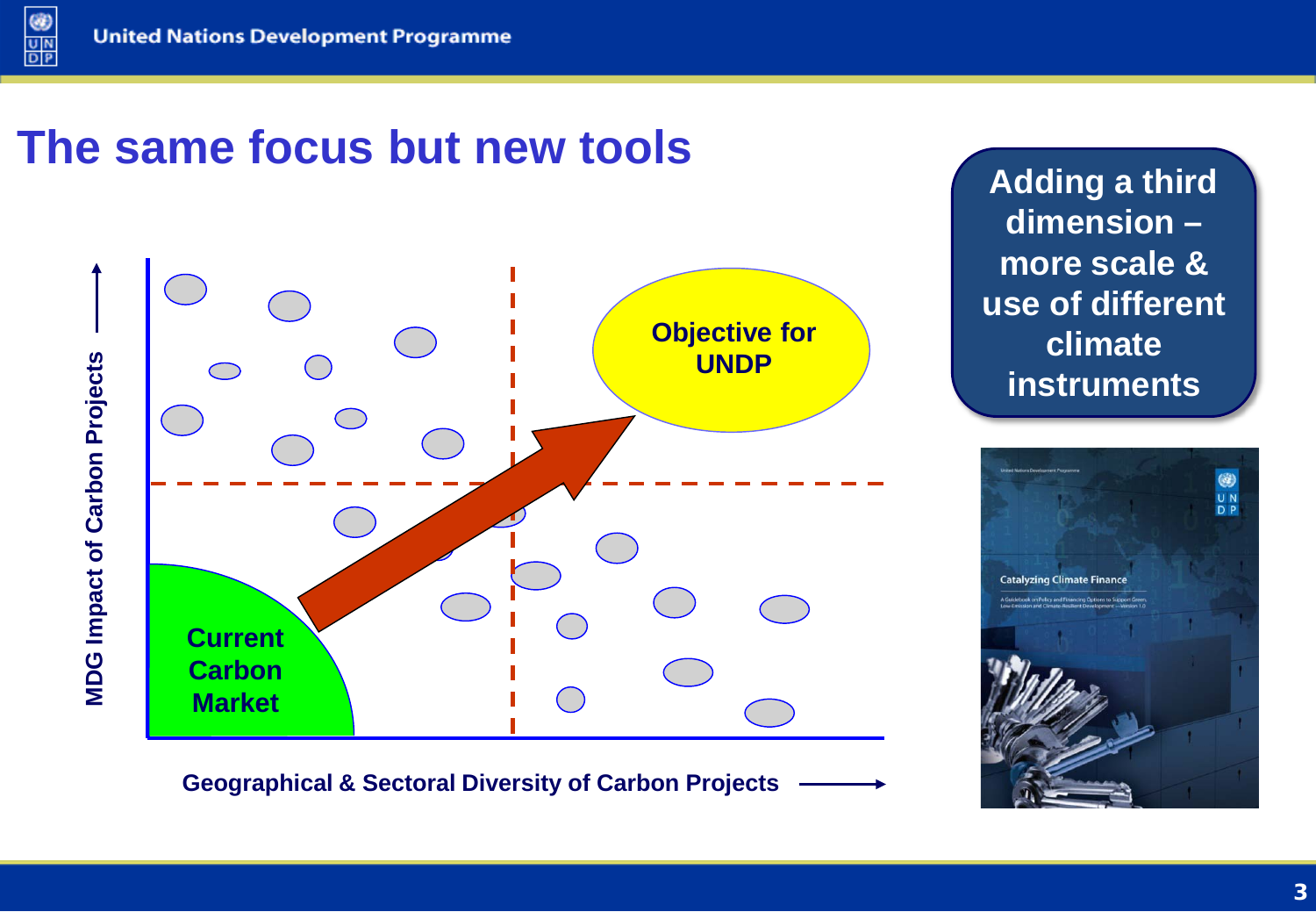

## **While carbon finance will remain a key corporate priority, UNDP is modifying its approach…**

- **Project based carbon finance (CDM and JI) has been the focus of the MDG Carbon Facility and much of UNDP work's in the area since 2007.**
- **MDG Carbon will keep an active presence in this area, however we will transition to an LDC-only model. In terms of our existing projects, where we are already providing technical assistance, we will continue to work on these to successfully take them through the project cycle.**
- **We believe Programmatic CDM (PoA) and standardised baselines represent evolutionary steps in a new scaled-up direction, ultimately leading to sectoral crediting systems and potentially national/regional cap-and-trade regimes.**
- **Carbon finance instruments will increasingly co-exist with a broader set of 'climate finance' instruments and frameworks, such as Low Emission Development Strategies (LEDS), NAMAs, feed-in tariffs, green bonds, etc.**
- **Example – Ethiopian CRGE work with DfiD, GGGI, McKinsey and UNDP.**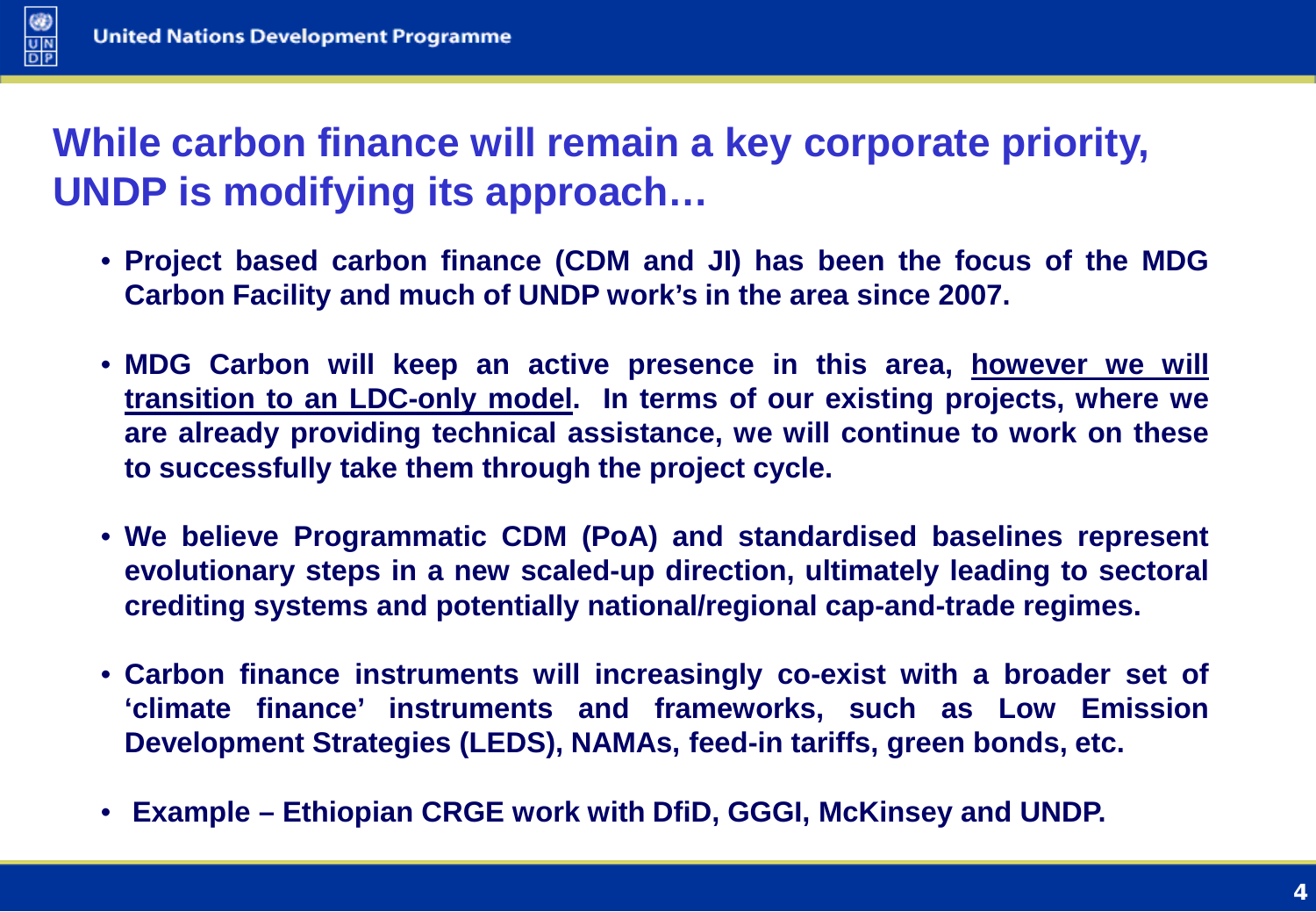### **…and we remain committed to a more holistic approach – Mauritius case study**

#### **Energy efficiency standards & policies**

#### **UNDP/GEF support for:**

- **Energy Efficiency Bill was passed by parliament**
- **Establishment of EE Management Office**
- **Introduction of Energy Audit Management Scheme**
- **Building Control Bill & EE codes drafted**
- **Mandatory standards and labeling guidelines for appliances drafted**
- **Public awareness campaigns launched**

*With support from MID, the roll-out of CFLs (1 million) and SWHs (29,000) in homes and LED street lights is underway…*

**The Maurice Ile Durable (MID – Mauritius Sustainable Island) plan aims to make Mauritius less dependent on fossil fuels through increased utilization of renewable energy and promotion of more efficient use of energy, with the aim of increasing the renewable energy share to 35% by 2025**



#### **Renewable energy incentives and policies**

**UNDP/GEF support for:**

- **RE legislation enacted**
- **Grid Code and SSDG FiT scheme for systems < 50kW**
- **Standardized PPAs**
- **Public awareness**
- **New UNDP/GEF project focused on utility-size PV**

**Complemented by…**

- **Support for DNA and grid emissions factor tool developed: UNDP CD4CDM project**
- **CDM project services for 25 MW wind farm**
- **8 eco-village pilots (see**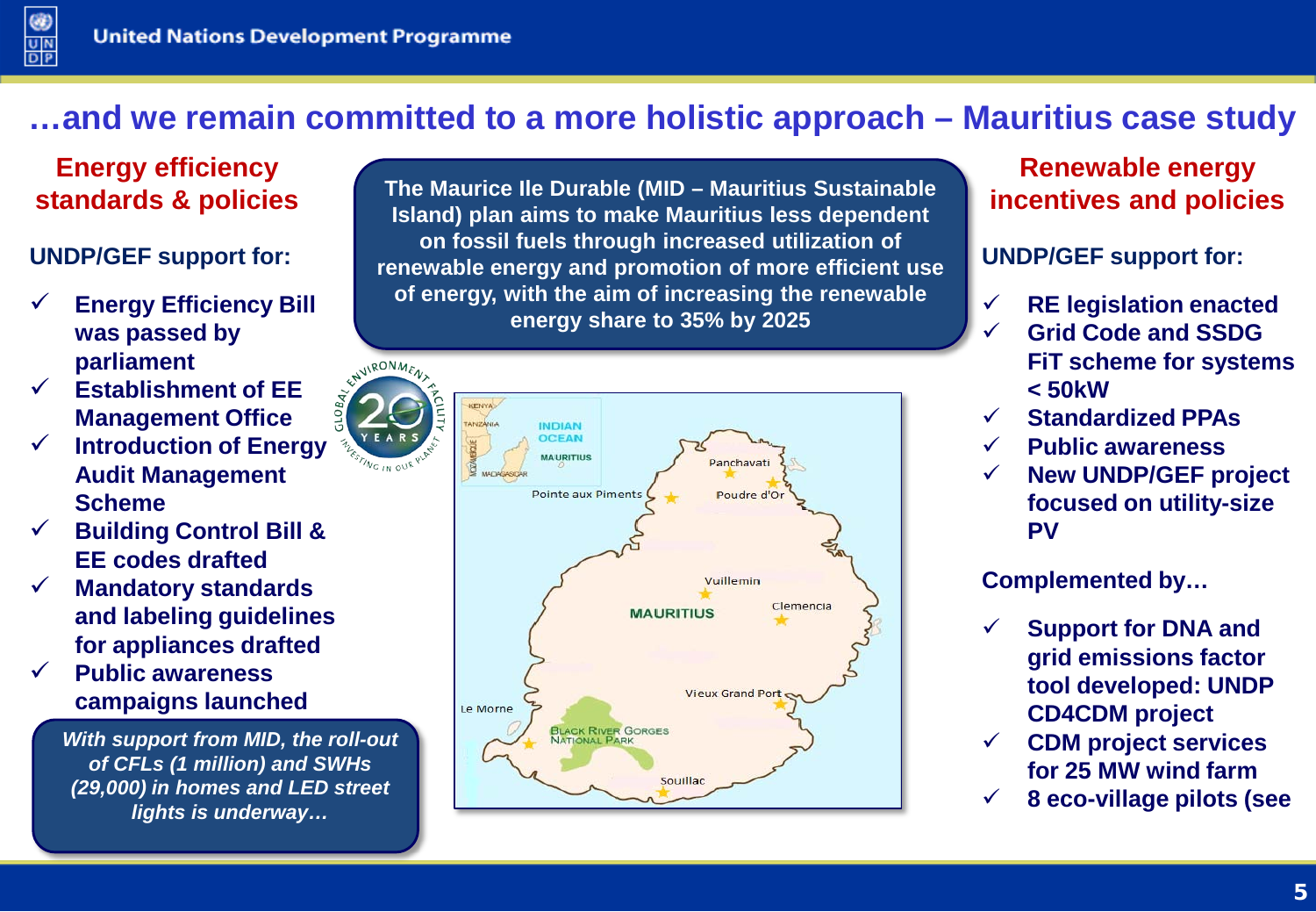$\frac{1}{\frac{1}{\sqrt{2}}}$ 

# **Africa CDM Online Platform**

| teamworks #<br>& People                                                                                                                               | C Content                                                                                                                                                                                   | $\div$ Spaces  | # Add                                                      | Search teamworks                                                |
|-------------------------------------------------------------------------------------------------------------------------------------------------------|---------------------------------------------------------------------------------------------------------------------------------------------------------------------------------------------|----------------|------------------------------------------------------------|-----------------------------------------------------------------|
|                                                                                                                                                       | Dashboard > User Space > Africa Clean Development Mechanism (CDM) Online Platform<br>Africa Clean Development Mechanism (CDM) Online Platform                                               |                |                                                            |                                                                 |
| The Africa CDM Online Platform<br>provides an opportunity for DNA staff<br>and CDM experts, within the African<br>region, to share and learn from the | <b>Discussion forum</b>                                                                                                                                                                     |                |                                                            | O <sub>2</sub>                                                  |
|                                                                                                                                                       | Topic                                                                                                                                                                                       | <b>Replies</b> | <b>Created</b>                                             | $\overline{\mathcal{L}}$ ast reply                              |
| experiences of DNAs which have<br>managed to successfully review and<br>implement CDM projects.                                                       | Use of videos for<br>capturing good practice                                                                                                                                                |                | by Franciscus NEUMAN<br>Sun, April 10, 2011 at<br>03.10 pm | by Annelise PARR Fri, April<br>15, 2011 at 06.52 pm             |
| For more information on how to use<br>this platform, please refer to<br>the Platform User Guide.                                                      | Welcome to the Africa<br><b>CDM Online Platform!</b>                                                                                                                                        | $\mathbf 0$    | by Lucky Musonda Tue.<br>March 29, 2011 at 11.56<br>am     | by Lucky Musonda Tue,<br>March 29, 2011 at 11.56<br>am          |
| <b>Members</b><br>23<br>ш<br>Membership<br>Closed<br>т                                                                                                | Platform revision: Your<br>comments are being<br>sought                                                                                                                                     | 2              | by Lucky Musonda Mon.<br>January 31, 2011 at<br>12.56 pm   | by Franciscus NEUMAN<br>Mon, February 21, 2011 at<br>$01.12$ am |
| ď<br>All Users<br><b>Access level</b><br>Moderated<br><b>No</b>                                                                                       | Add discussion                                                                                                                                                                              |                |                                                            | More                                                            |
| Visible in search<br>$\infty$<br>Yes                                                                                                                  | Files to share (download or upload files here)                                                                                                                                              |                |                                                            | O <sub>2</sub>                                                  |
| Get notifications<br>Leave<br>ுவல<br>Search this space                                                                                                | Potential CDM Project Developers<br>Ludy Musonda on Mon, March 21, 2011 at 11.41 am - 0 download(s)                                                                                         |                |                                                            | <b>Ed details</b>                                               |
| <b>Country Information</b><br>$\mathcal{D}$<br>Ö.                                                                                                     | A Primer on CDM Programme of Activities.pdf<br><b>Details</b><br>Ludky Musonda on Thu, March 3, 2011 at 03.02 pm - 0 download(s)<br>CDM potential Zambia_Prof Yamba.pdf<br><b>Madetails</b> |                |                                                            |                                                                 |

... for DNA staff and CDM experts, within the African region, to share and learn from the experiences of DNAs which have managed to successfully implement CDM projects.

*Teamworks:* the globally available, secure, social networking platform that enables UN organisations and their external partners to leverage the collective knowledge of communities, individuals, programmes and projects.